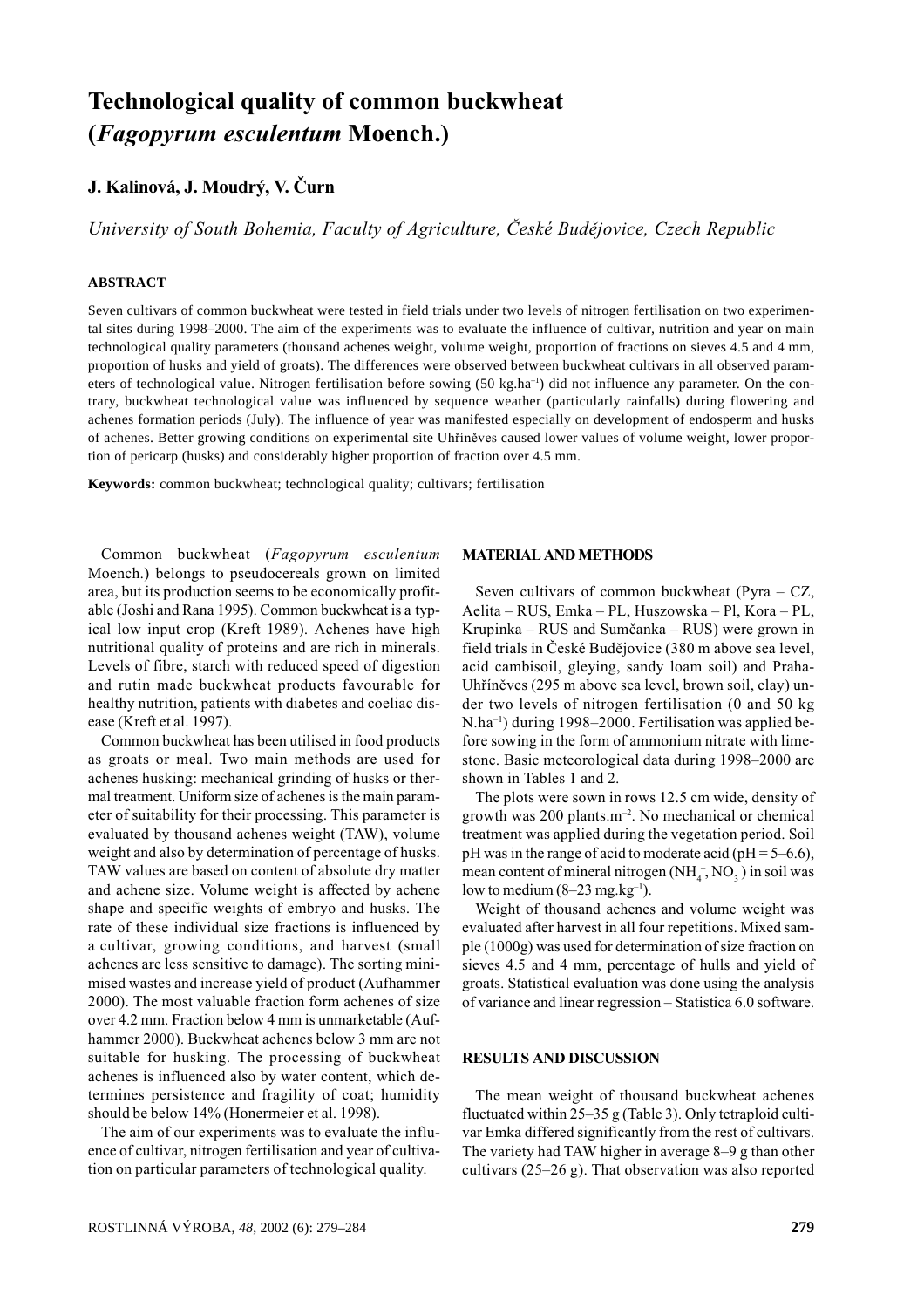Table 1. Basic meteorological data during 1998-2000 (České Budějovice)

|                  | IV.  | V.   | VI.                            | VII. | VIII. | IX.  | Average<br>during<br>vegetation | Average<br>of year |
|------------------|------|------|--------------------------------|------|-------|------|---------------------------------|--------------------|
|                  |      |      | Mean temperature $(^{\circ}C)$ |      |       |      |                                 |                    |
| 1998             | 9.8  | 14.3 | 17.8                           | 18.3 | 18.5  | 12.9 | 16.1                            | 9.3                |
| 1999             | 9.3  | 14.6 | 16.3                           | 19.5 | 17.9  | 16.3 | 14.6                            | 9.3                |
| 2000             | 12.0 | 15.6 | 18.6                           | 16.5 | 19.3  | 14.0 | 15.9                            | 9.9                |
| 30 years average | 8.1  | 13.0 | 16.2                           | 17.7 | 17.1  | 13.5 | 14.3                            | 8.2                |
|                  |      |      | Total precipitation (mm)       |      |       |      |                                 |                    |
| 1998             | 40.2 | 37.9 | 109.9                          | 93.3 | 35.4  | 64.5 | 341.0                           | 579.5              |
| 1999             | 22.9 | 75.1 | 43.5                           | 72.9 | 68.2  | 41.1 | 336.2                           | 505.1              |
| 2000             | 6.7  | 45.2 | 68.6                           | 104  | 73.2  | 72.0 | 369.6                           | 601                |
| 30 years average | 46.5 | 70.1 | 93.0                           | 77.8 | 78.8  | 47.5 | 413.7                           | 528.8              |

by Aufhammer (2000). The sequence weather during year is the most significant factor influencing this character (Table 9). The lowest values of TAW were recorded on both experimental sites in 1999. The period of achene formation (July) was in that year characterised by lower precipitation (below-average) and higher average temperatures. These conditions influenced probably abortion of developed embryos. Smaller and later developed achenes formed the final yield in that year. Also Aufhammer et al. (1999) reported the influence of year and period of sowing on TAW. Experimental site did not significantly influence this parameter ( $p = 0.07$ ), but higher values of TAW were observed on experimental site Praha-Uhříněves. Also, nitrogen fertilisation did not significantly influence TAW (Table 9). On the contrary, Zakarackas (1999) reported that nitrogen fertilisation increased TAW. Also Fatyga (1991) observed in cultivar Emka increase of TAW after application of 30 and 60 kg of nitrogen per ha.

Values of volume weight were within 55.8–58.5 kg per hectolitre (Table 4). The lowest volume weight was observed in tetraploid cultivar Emka: the value was about 1.6-2.8 kg lower than in other cultivars (55.4–56.6 kg.hl<sup>-1</sup>). Also, Aufhammer (2000) reported that tetraploid cultivars did not reach values of volume weight typical for diploid cultivars. The highest value of volume weight was observed in cultivar Krupinka (56.66 kg.hl<sup>-1</sup>). It is in accord with Honermeier et al. (1998), who reported that small-seed cultivars reached higher values of volume weight. The difference between cultivars was significant (Table 9). Significant impact was observed also for experimental site, lover volume weights were observed in samples from Praha-Uhříněves. Volume weight was mainly influenced by year: the highest values were recorded in 1999. Conditions during the ripening period affected development of husks, which subsequently determined the size of endosperm and of achene. The influence of nitrogen fertilisation was not significant. Similarly as Honermeier et al. (1998), we recorded a negative correlation between TAW and volume weight  $(r = -0.602^*)$ , volume weight = 85.16 – 1.1 × TAW).

The proportion of the particular size fractions was different in analysed cultivars on experimental sites and years of cultivation. The highest proportion above sieve 4.5 mm was observed in tetraploid cultivar Emka and in that variety we recorded the lowest proportion of achenes below 4 mm (Tables 5 and 6). On the contrary, the lowest proportion of achenes above 4.5 mm in the both years and all variants of fertilisation was recorded in cultivar Krupinka. Moreover, the highest proportion of achenes below 4 mm was recorded in the cultivar. The difference in

|  |  | Table 2. Basic meteorological data during 1998-2000 (Uhříněves) |  |  |  |
|--|--|-----------------------------------------------------------------|--|--|--|
|--|--|-----------------------------------------------------------------|--|--|--|

|                  | IV.  | V.   | VI.                            | VII. | VIII. | IX.  | Average<br>during<br>vegetation | Average<br>of year |
|------------------|------|------|--------------------------------|------|-------|------|---------------------------------|--------------------|
|                  |      |      | Mean temperature $(^{\circ}C)$ |      |       |      |                                 |                    |
| 1998             | 8.2  | 15.0 | 18.1                           | 18.1 | 18.2  | 13.7 | 15.2                            | 9.5                |
| 1999             | 10.0 | 15.1 | 18.1                           | 19.8 | 18.3  | 17.3 | 16.4                            | 9.9                |
| 2000             | 12.2 | 16.2 | 19.1                           | 16.5 | 20.0  | 14.2 | 16.4                            | 10.6               |
| 50 years average | 8.2  | 13.4 | 16.3                           | 18.2 | 17.5  | 14.0 | 14.6                            | 8.28               |
|                  |      |      | Total precipitation (mm)       |      |       |      |                                 |                    |
| 1998             | 9.9  | 27.0 | 107.7                          | 89.0 | 30.3  | 41.5 | 305.4                           | 488.8              |
| 1999             | 18.5 | 54.1 | 66.8                           | 78.1 | 33.9  | 57.6 | 309.0                           | 548.3              |
| 2000             | 9.4  | 47.5 | 46.7                           | 92.6 | 40.2  | 33.1 | 269.5                           | 545.9              |
| 50 years average | 46   | 65   | 74                             | 74   | 72    | 49   | 380                             | 575                |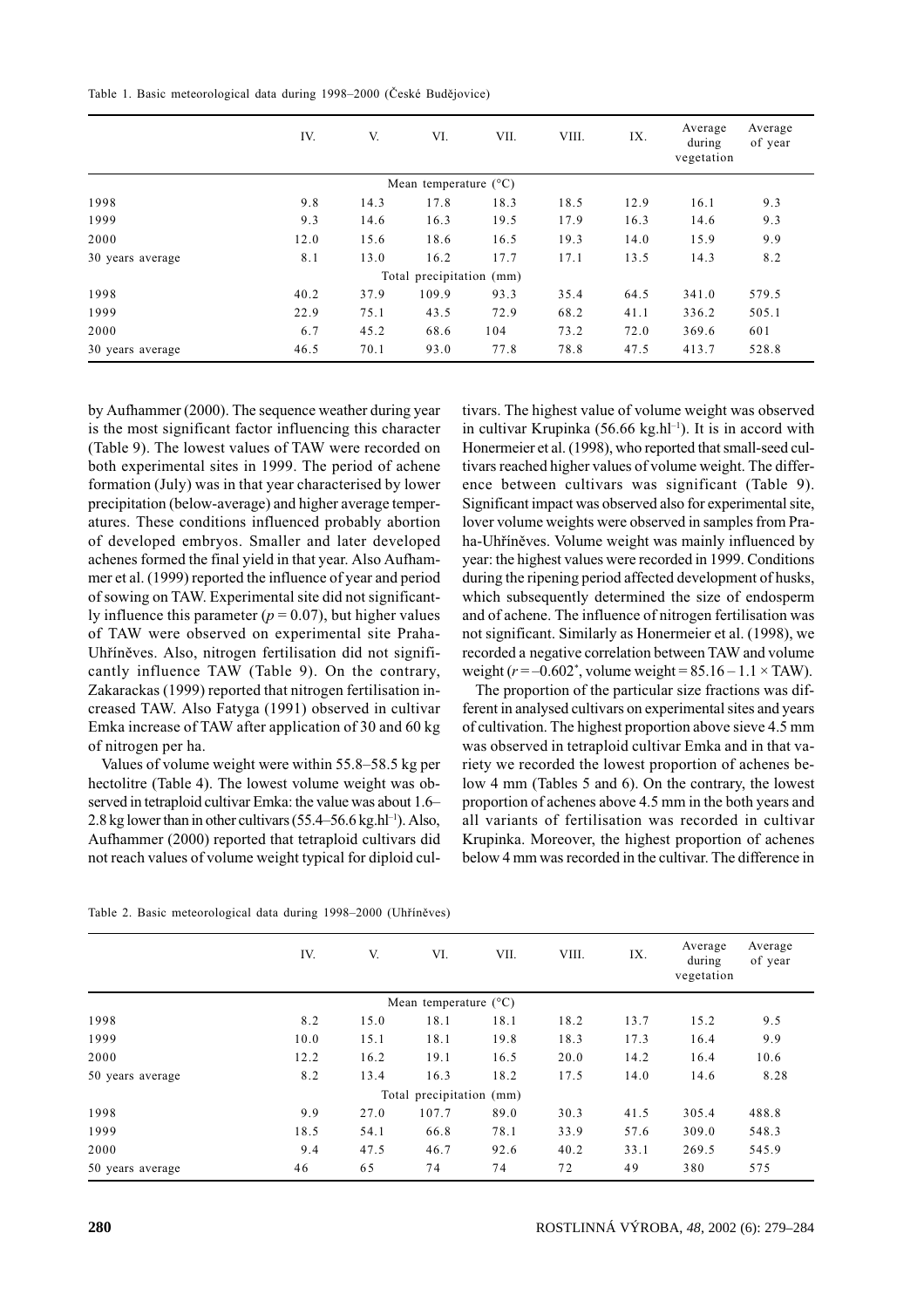Table 3. Thousand achenes weight (g)

| $N$ (kg.ha <sup>-1</sup> )<br>Variety |                |                  | České Budějovice |                  |                  | Praha            |                  |  |  |
|---------------------------------------|----------------|------------------|------------------|------------------|------------------|------------------|------------------|--|--|
|                                       |                | 1998             | 1999             | 2000             | 1998             | 1999             | 2000             |  |  |
| Aelita                                | $\theta$       | $26.29 \pm 1.91$ | $25.97 \pm 1.52$ | $24.98 \pm 0.55$ | $24.21 \pm 0.11$ | $25.32 \pm 0.96$ | $25.78 \pm 0.72$ |  |  |
| Emka                                  | $\mathbf{0}$   | $37.40 \pm 1.77$ | $26.63 \pm 0.59$ | $34.83 \pm 0.59$ | $35.56 \pm 0.35$ | $33.50 \pm 2.37$ | $36.98 \pm 0.89$ |  |  |
| Hruszowska                            | $\overline{0}$ | $26.36 \pm 1.48$ | $23.20 \pm 2.12$ | $24.93 \pm 0.35$ | $26.43 \pm 0.39$ | $25.14 \pm 0.29$ | $26.06 \pm 0.43$ |  |  |
| Kora                                  | $\mathbf{0}$   | $27.16 \pm 1.96$ | $26.26 \pm 1.03$ | $24.85 \pm 0.55$ | $26.84 \pm 0.51$ | $25.03 \pm 0.61$ | $25.66 \pm 0.26$ |  |  |
| Krupinka                              | $\mathbf{0}$   | $26.20 \pm 0.77$ | $25.33 \pm 0.19$ | $24.94 \pm 0.34$ | $24.71 \pm 0.11$ | $24.96 \pm 1.29$ | $24.98 \pm 0.42$ |  |  |
| Pyra                                  | $\mathbf{0}$   | $26.65 \pm 1.46$ | $26.05 \pm 1.41$ | $25.56 \pm 0.34$ | $27.95 \pm 0.03$ | $25.05 \pm 0.82$ | $26.82 \pm 2.05$ |  |  |
| Sumčanka                              | $\theta$       | $25.08 \pm 1.27$ | $26.12 \pm 1.01$ | $24.99 \pm 0.37$ | $26.44 \pm 0.34$ | $25.89 \pm 0.85$ | $25.95 \pm 0.69$ |  |  |
| Aelita                                | 50             | $27.47 \pm 1.75$ | $25.73 \pm 1.24$ | $26.58 \pm 1.00$ | $25.29 \pm 0.30$ | $25.37 \pm 0.33$ | $25.69 \pm 0.62$ |  |  |
| Emka                                  | 50             | $37.72 \pm 1.14$ | $26.33 \pm 0.81$ | $31.91 \pm 0.86$ | $35.09 \pm 0.69$ | $33.70 \pm 1.16$ | $39.12 \pm 1.72$ |  |  |
| Hruszowska                            | 50             | $25.97 \pm 1.51$ | $27.13 \pm 1.41$ | $25.32 \pm 0.42$ | $25.12 \pm 0.27$ | $25.19 \pm 0.34$ | $25.44 \pm 0.82$ |  |  |
| Kora                                  | 50             | $27.40 \pm 1.61$ | $26.40 \pm 1.27$ | $25.61 \pm 1.12$ | $25.49 \pm 0.80$ | $25.06 \pm 0.42$ | $25.89 \pm 0.78$ |  |  |
| Krupinka                              | 50             | $25.87 \pm 0.47$ | $25.40 \pm 1.95$ | $27.14 \pm 0.26$ | $24.52 \pm 0.51$ | $24.19 \pm 0.67$ | $26.04 \pm 1.65$ |  |  |
| Pyra                                  | 50             | $25.58 \pm 1.58$ | $23.67 \pm 2.93$ | $25.90 \pm 0.80$ | $27.18 \pm 0.13$ | $24.35 \pm 1.85$ | $26.11 \pm 0.27$ |  |  |
| Sumčanka                              | 50             | $25.02 \pm 1.52$ | $25.42 \pm 1.67$ | $26.00 \pm 0.17$ | $25.72 \pm 0.01$ | $24.94 \pm 0.61$ | $25.93 \pm 0.44$ |  |  |
| Average                               |                | $27.87 \pm 1.44$ | $25.69 \pm 1.37$ | $26.68 \pm 0.55$ | $27.18 \pm 0.33$ | $26.26 \pm 0.90$ | $27.60 \pm 0.84$ |  |  |

proportion of achene fractions 4.5–5 mm between cultivars was reported also by Honermeier et al. (1998). All tested cultivars had higher proportion of achenes above 4.5 mm in 2000. Better growing conditions on experimental site Praha-Uhříněves were manifested in lower proportion of achenes below 4 mm and significantly higher proportion of fraction above 4.5 mm. No influence of nitrogen fertilisation on achene size was observed (Table 9).

The proportion of husk (waste) in common buckwheat was between 15 and 37% (Table 8). This proportion is dependent on conditions during ripening. Lower proportion of pericarp was recorded on the both experimental sites in 1999. Unfavourable weather conditions in July influenced the yield, which was produced by achenes from lateral branches. These achenes were smaller but with relatively higher proportion of endosperm. Lower proportion of seed coat was observed on the experimental site in Praha-Uhříněves in all years. Better growing conditions increased proportion of endosperm and percentage of husks decreased. Tetraploid cultivar Emka had higher proportion of pericarp (33.16% in average) in comparison to other cultivars. The lowest proportion of husks was recorded in cultivar Aelita (19.5%). Cultivar Emka had a smaller proportion of pericarp in the both years on both experimental sites under nitrogen fertilisation. The proportion of husks was in significantly positive correlation with volume weight and in negative correlation with TAW (Table 10).

Yield of final product (groats) was in narrow negative correlation with proportion of husks (Table 10). Our samples reached the yield ranging from 48-75% (Table 7). Similarly as proportion of husks, the yield of final prod-

Table 4. Volume weight (kg.hl<sup>-1</sup>)

| $N$ (kg.ha <sup>-1</sup> )<br>Variety |              |                  | České Budějovice |                  |                  | Praha            |                  |
|---------------------------------------|--------------|------------------|------------------|------------------|------------------|------------------|------------------|
|                                       |              | 1998             | 1999             | 2000             | 1998             | 1999             | 2000             |
| Aelita                                | $\theta$     | $54.35 \pm 1.71$ | $57.38 \pm 0.95$ | $57.73 \pm 0.81$ | $54.25 \pm 3.15$ | $56.59 \pm 0.74$ | $57.47 \pm 1.06$ |
| Emka                                  | $\mathbf{0}$ | $52.22 \pm 2.03$ | $56.95 \pm 0.33$ | $52.7 \pm 0.27$  | $48.93 \pm 0.10$ | $54.92 \pm 0.41$ | $53.09 \pm 1.29$ |
| Hruszowska                            | $\bf{0}$     | $54.71 \pm 0.75$ | $57.18 \pm 0.76$ | $57.70 \pm 1.33$ | $54.66 \pm 0.33$ | $56.78 \pm 0.62$ | $56.68 \pm 1.40$ |
| Kora                                  | $\mathbf{0}$ | $53.33 \pm 0.27$ | $57.85 \pm 0.46$ | $54.05 \pm 1.20$ | $54.49 \pm 0.41$ | $56.10 \pm 0.28$ | $57.90 \pm 0.39$ |
| Krupinka                              | $\mathbf{0}$ | $52.17 \pm 0.24$ | $58.00 \pm 0.32$ | $56.26 \pm 0.90$ | $54.89 \pm 2.35$ | $58.30 \pm 0.20$ | $60.10 \pm 1.17$ |
| Pyra                                  | $\mathbf{0}$ | $51.00 \pm 0.38$ | $56.29 \pm 0.44$ | $57.59 \pm 0.52$ | $52.94 \pm 3.36$ | $54.62 \pm 0.20$ | $56.16 \pm 2.21$ |
| Sumčanka                              | $\Omega$     | $51.68 \pm 1.66$ | $58.52 \pm 0.57$ | $55.36 \pm 0.41$ | $56.99 \pm 1.61$ | $57.68 \pm 0.35$ | $55.49 \pm 0.91$ |
| Aelita                                | 50           | $54.79 \pm 0.59$ | $58.17 \pm 0.15$ | $55.81 \pm 0.71$ | $53.72 \pm 0.30$ | $56.86 \pm 0.50$ | $56.14 \pm 1.35$ |
| Emka                                  | 50           | $57.23 \pm 0.01$ | $56.82 \pm 0.37$ | $51.74 \pm 0.29$ | $52.37 \pm 2.42$ | $56.14 \pm 0.48$ | $53.12 \pm 0.54$ |
| Hruszowska                            | 50           | $56.07 \pm 1.24$ | $58.07 \pm 0.18$ | $55.64 \pm 0.71$ | $54.94 \pm 0.46$ | $56.68 \pm 0.61$ | $58.09 \pm 0.04$ |
| Kora                                  | 50           | $59.65 \pm 0.73$ | $57.86 \pm 1.31$ | $54.52 \pm 0.52$ | $51.90 \pm 0.86$ | $57.11 \pm 0.85$ | $55.50 \pm 1.19$ |
| Krupinka                              | 50           | $55.68 \pm 1.42$ | $56.45 \pm 1.75$ | $57.08 \pm 0.78$ | $56.50 \pm 0.71$ | $57.32 \pm 1.24$ | $57.11 \pm 0.39$ |
| Pyra                                  | 50           | $54.73 \pm 1.33$ | $55.26 \pm 0.04$ | $54.49 \pm 0.35$ | $54.65 \pm 2.33$ | $53.62 \pm 0.28$ | $56.94 \pm 0.01$ |
| Sumčanka                              | 50           | $53.50 \pm 0.38$ | $57.35 \pm 1.08$ | $56.30 \pm 0.71$ | $52.32 \pm 0.53$ | $55.41 \pm 2.51$ | $53.87 \pm 0.36$ |
| Average                               |              | $54.37 \pm 0.91$ | $57.30 \pm 0.62$ | $55.50 \pm 0.68$ | $53.83 \pm 1.35$ | $56.30 \pm 0.66$ | $56.26 \pm 0.88$ |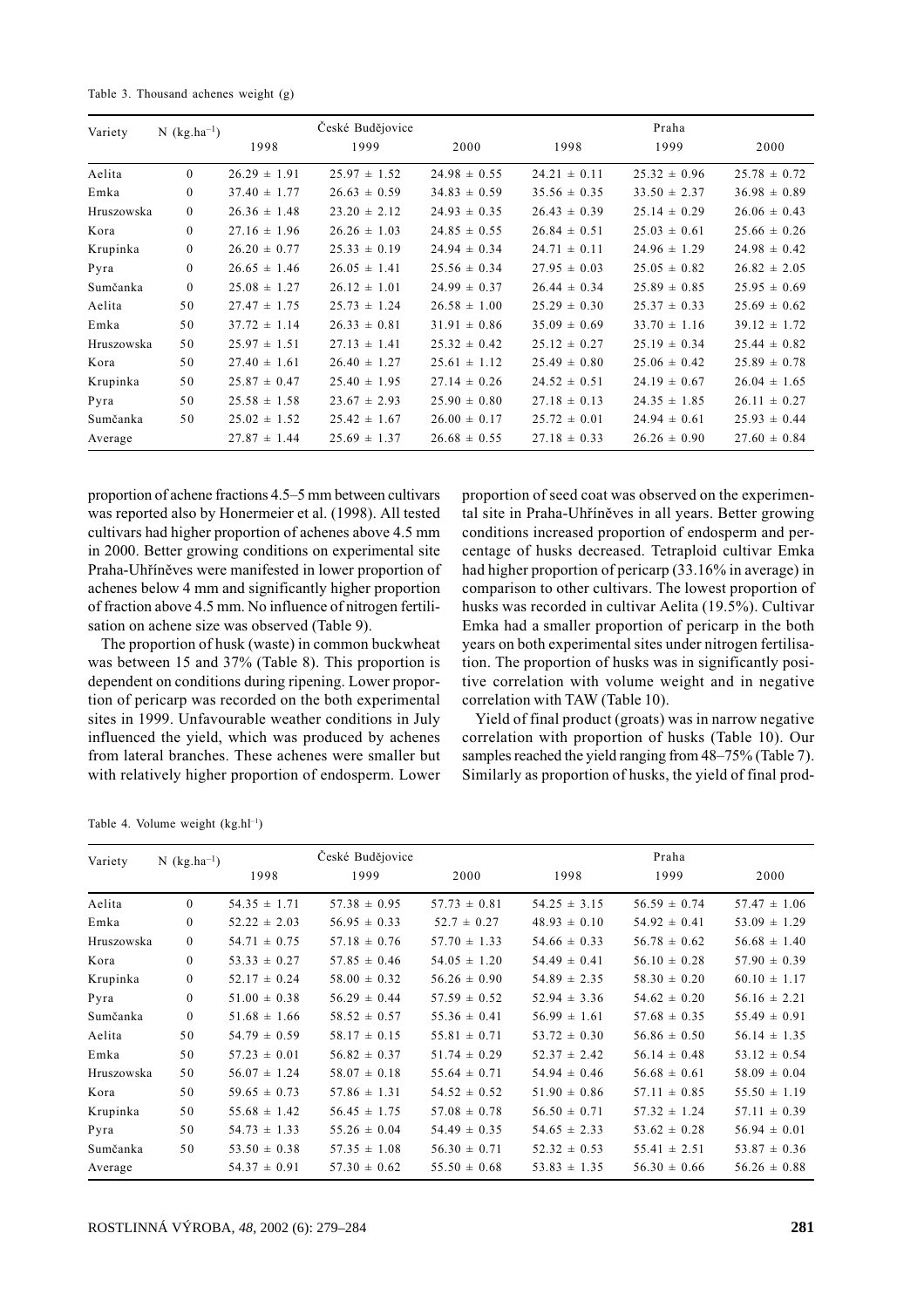Table 5. Percentage of fractions on sieves 4.0 and 4.5 mm (České Budějovice)

| Variety    | $N$ (kg.ha <sup>-1</sup> ) |       | 1998        |       |       | 1999        |       | 2000  |             |       |
|------------|----------------------------|-------|-------------|-------|-------|-------------|-------|-------|-------------|-------|
|            |                            | > 4.5 | $4.5 - 4.0$ | < 4.0 | > 4.5 | $4.5 - 4.0$ | < 4.0 | > 4.5 | $4.5 - 4.0$ | < 4.0 |
| Aelita     | $\mathbf{0}$               | 6.61  | 67.95       | 25.44 | 23.88 | 52.22       | 23.91 | 45.40 | 45.03       | 9.57  |
| Emka       | $\overline{0}$             | 61.33 | 30.22       | 8.45  | 35.38 | 43.43       | 21.19 | 87.36 | 7.03        | 5.61  |
| Hruszowska | $\boldsymbol{0}$           | 10.35 | 63.74       | 25.91 | 10.72 | 58.53       | 30.74 | 46.94 | 43.90       | 9.16  |
| Kora       | $\overline{0}$             | 30.28 | 53.55       | 16.17 | 19.86 | 50.62       | 29.53 | 55.41 | 37.72       | 6.87  |
| Krupinka   | $\overline{0}$             | 2.51  | 71.26       | 26.23 | 23.36 | 51.93       | 24.72 | 35.44 | 51.69       | 12.87 |
| Pyra       | $\overline{0}$             |       |             |       | 16.91 | 53.70       | 29.40 | 50.88 | 41.96       | 7.16  |
| Sumčanka   | $\mathbf{0}$               |       |             |       | 13.39 | 59.08       | 27.53 | 47.95 | 42.71       | 9.34  |
| Aelita     | 50                         | 3.64  | 70.72       | 25.64 | 10.93 | 62.41       | 26.66 | 50.28 | 40.84       | 8.88  |
| Emka       | 50                         | 50.74 | 41.21       | 8.05  | 21.03 | 62.48       | 16.49 | 81.84 | 13.76       | 4.40  |
| Hruszowska | 50                         | 23.18 | 58.95       | 17.87 | 10.18 | 63.34       | 26.48 | 50.41 | 41.11       | 8.48  |
| Kora       | 50                         | 8.07  | 85.08       | 6.85  | 28.17 | 45.54       | 26.29 | 58.36 | 35.05       | 6.60  |
| Krupinka   | 50                         | 1.48  | 67.89       | 30.63 | 9.41  | 63.04       | 27.55 | 43.95 | 47.09       | 9.96  |
| Pyra       | 50                         | 8.60  | 54.86       | 36.54 | 10.20 | 68.53       | 21.27 | 50.32 | 40.71       | 8.97  |
| Sumčanka   | 50                         | 6.44  | 57.85       | 35.71 | 43.51 | 37.7        | 18.76 | 47.64 | 47.24       | 10.12 |
| Average    |                            | 14.59 | 62.37       | 23.04 | 19.06 | 57.58       | 23.36 | 54.69 | 37.97       | 8.20  |

uct was dependent on climatic conditions during the ripening period. The highest yield of final product was observed in 1999 (69.6%). Tetraploid cultivar Emka  $(61.09\%)$  and cv. Krupinka  $(61.97\%)$  have the lowest yield of final product. Yield of final product in tetraploid cultivar Emka is probably influenced by higher demands on fertilisation and higher sensitivity to climatic conditions. Yield of final product in cv. Krupinka was affected by smaller seed size. The highest yield of final product was reached in cultivar Aeli-ta (66.85%). The differences in yields of final product between the experimental sites were very low. Nitrogen fertilisation did not influence vield of final product. Yield of final product was in positive correlation with TAW and in negative correlation with volume weight.

## **CONCLUSIONS**

Differences in the determined parameters of technological quality were observed between common buckwheat cultivars. Tetraploid cultivar Emka differed from the other cultivars by higher TAW, lower volume weight, and higher percentage of husks, lower yield of final product and by the highest fraction of achenes above 4.5 mm. On the contrary, the small-seed cultivar Krupinka had the lowest TAW, the highest volume weight and the lowest fraction above 4.5 mm. Cultivar Aelita reached the highest vield of final product.

Sequence weather during the period of flowering and achene formation (July) influenced development of endosperm and husks and its impact was evident in all ob-

| Variety    | N $(kg.ha^{-1})$ |       | 1998        |       |       | 1999        |       |       | 2000        |       |  |
|------------|------------------|-------|-------------|-------|-------|-------------|-------|-------|-------------|-------|--|
|            |                  | > 4.5 | $4.5 - 4.0$ | < 4.0 | > 4.5 | $4.5 - 4.0$ | < 4.0 | > 4.5 | $4.5 - 4.0$ | < 4.0 |  |
| Aelita     | $\Omega$         | 57.28 | 36.55       | 6.17  | 15.87 | 51.58       | 32.55 | 79.44 | 19.13       | 1.43  |  |
| Emka       | $\mathbf{0}$     | 96.37 | 2.87        | 0.76  | 84.81 | 11.91       | 3.27  | 98.68 | 1.22        | 0.10  |  |
| Hruszowska | $\bf{0}$         | 58.68 | 37.57       | 3.75  | 16.54 | 55.35       | 28.11 | 88.01 | 11.47       | 0.52  |  |
| Kora       | $\mathbf{0}$     | 67.49 | 29.39       | 3.12  | 15.93 | 57.71       | 26.36 | 87.28 | 12.10       | 0.62  |  |
| Krupinka   | $\mathbf{0}$     | 46.35 | 43.15       | 10.49 | 9.25  | 53.10       | 37.65 | 67.43 | 30.36       | 2.21  |  |
| Pyra       | $\mathbf{0}$     | 70.64 | 26.85       | 2.51  | 17.22 | 51.75       | 31.03 | 83.38 | 15.44       | 1.18  |  |
| Sumčanka   | $\theta$         | 70.53 | 26.14       | 4.68  | 20.00 | 51.80       | 28.21 | 85.27 | 13.89       | 0.84  |  |
| Aelita     | 50               | 61.93 | 32.13       | 5.95  | 12.81 | 53.05       | 34.14 | 80.35 | 18.25       | 1.40  |  |
| Emka       | 50               | 97.94 | 2.38        | 0.40  | 90.51 | 5.89        | 3.61  | 98.72 | 1.08        | 0.20  |  |
| Hruszowska | 50               | 65.45 | 31.74       | 2.81  | 14.01 | 56.52       | 29.47 | 85.18 | 14.17       | 0.65  |  |
| Kora       | 50               | 64.02 | 34.15       | 1.82  | 18.74 | 55.60       | 25.66 | 85.69 | 13.59       | 0.72  |  |
| Krupinka   | 50               | 59.14 | 33.74       | 7.15  | 12.65 | 45.39       | 32.74 | 69.51 | 28.59       | 2.41  |  |
| Pyra       | 50               | 60.82 | 34.92       | 4.26  | 22.38 | 48.84       | 28.78 | 78.64 | 24.88       | 1.79  |  |
| Sumčanka   | 50               | 63.69 | 32.00       | 4.32  | 43.46 | 22.73       | 23.81 | 87.02 | 13.67       | 1.08  |  |
| Average    |                  | 67.17 | 28.83       | 4.16  | 28.16 | 44.37       | 26.10 | 83.90 | 15.56       | 1.08  |  |

Table 6. Percentage of fractions on sieves 4.0 and 4.5 mm (Uhříněves)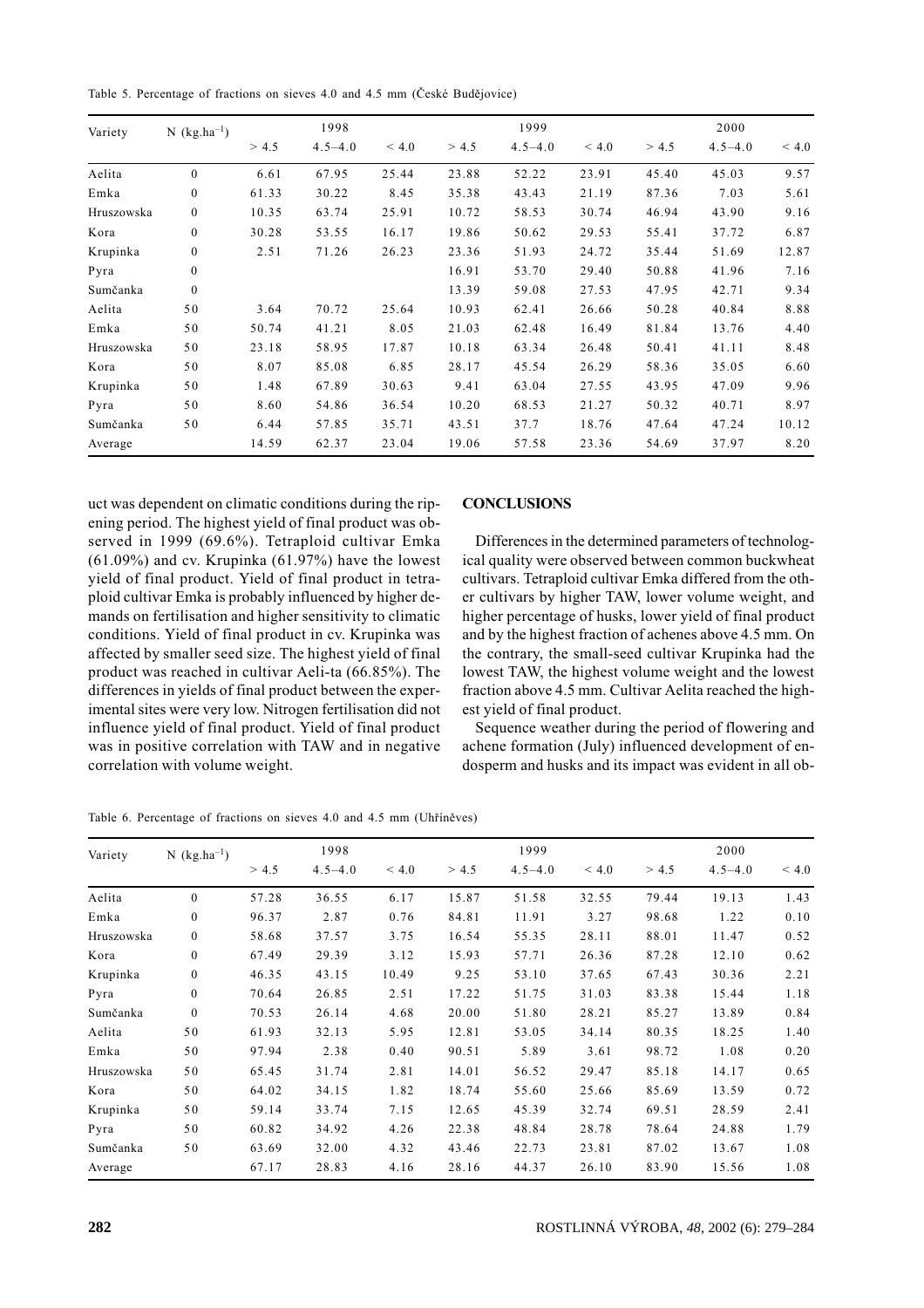| Table 7. Yield (%) of final product |  |  |
|-------------------------------------|--|--|
|-------------------------------------|--|--|

| Variety    | $N$ (kg.ha <sup>-1</sup> ) |       | České Budějovice |       |       | Praha |       |
|------------|----------------------------|-------|------------------|-------|-------|-------|-------|
|            |                            | 1998  | 1999             | 2000  | 1998  | 1999  | 2000  |
| Aelita     | $\mathbf{0}$               | 66.24 | 69.34            | 63.57 | 67.19 | 70.74 | 64.88 |
| Emka       | $\mathbf{0}$               | 56.10 | 68.36            | 63.47 | 47.85 | 63.12 | 55.67 |
| Hruszowska | $\mathbf{0}$               | 63.70 | 70.56            | 61.51 | 63.77 | 71.36 | 63.09 |
| Kora       | $\mathbf{0}$               | 63.27 | 67.57            | 58.51 | 63.67 | 71.39 | 65.56 |
| Krupinka   | $\mathbf{0}$               | 61.58 | 69.22            | 59.17 | 56.77 | 70.75 | 64.86 |
| Pyra       | $\theta$                   |       | 69.70            | 66.24 | 56.39 | 71.66 | 62.75 |
| Sumčanka   | $\theta$                   |       | 69.94            | 63.92 | 75.06 | 69.86 | 65.51 |
| Aelita     | 50                         | 66.60 | 69.29            | 62.55 | 64.74 | 71.52 | 65.53 |
| Emka       | 50                         | 61.87 | 70.07            | 57.30 | 64.78 | 62.44 | 62.05 |
| Hruszowska | 50                         | 65.33 | 69.72            | 56.62 | 60.26 | 72.19 | 64.28 |
| Kora       | 50                         | 66.86 | 71.21            | 65.93 | 53.67 | 70.41 | 60.33 |
| Krupinka   | 50                         | 55.42 | 71.05            | 47.72 | 55.61 | 71.26 | 60.33 |
| Pyra       | 50                         | 59.66 | 69.56            | 57.57 | 58.36 | 71.47 | 62.89 |
| Sumčanka   | 50                         | 60.30 | 68.47            | 58.83 | 63.81 | 66.58 | 62.47 |
| Average    |                            | 62.29 | 69.91            | 58.07 | 60.18 | 69.41 | 62.55 |

served parameters of technological quality. Higher temperatures and lower (below-average) precipitation in July caused abortion of developed embryos. Yield was achieved by achenes on lateral branches, which were smaller but better developed.

Better growing conditions on experimental site Praha-Uhříněves were manifested by lower values of volume weight, lower percentage of pericarp (husk) and significantly higher proportion of fraction above 4.5 mm. Nitrogen fertilisation before sowing did not influence any parameter of technological quality.

The percentage of husks was in positive correlation with volume weight, and in negative correlation with TAW and with yield of final product (groats). Yield of final product was in positive correlation with TAW and in negative correlation with volume weight. Negative correlation was also observed between TAW and volume weight.

This work was supported by the grants of the Grant Agency of the Czech Republic 521/97/0052, 303/01/1380 and by the grant of the Ministry of Education of the Czech Republic CEZ: 12220002 and 4.

# **REFERENCES**

Aufhammer W. (2000): Pseudogetreidearten-Buchweizen, Reismelde und Amarant. Verlag Eugen Ulmer GmbH & Co, Stuttgart.

Aufhammer W., Kübler E., Lee J.H. (1999): Äusere und innere Kornqualität der Pseudocerealien Buchweizen (Fagopyrum esculentum). Bodenkultur, 50: 11-24.

Fatyga J. (1991): Wplyw zroznicowanego navozenia azotem i rozstawy rzedow na wzsokosy i jakosc plonow gryki. Rocz. Nauk Roln., 109: 87-94.

|  |  | Table 8. Percentage of husks |  |  |  |
|--|--|------------------------------|--|--|--|
|--|--|------------------------------|--|--|--|

| Variety    | $N$ (kg.ha <sup>-1</sup> ) |       | České Budějovice |       |       | Praha |       |
|------------|----------------------------|-------|------------------|-------|-------|-------|-------|
|            |                            | 1998  | 1999             | 2000  | 1998  | 1999  | 2000  |
| Aelita     | $\mathbf{0}$               | 23.26 | 20.68            | 23.38 | 15.07 | 16.95 | 17.7  |
| Emka       | $\mathbf{0}$               | 37.28 | 23.63            | 30.77 | 37.38 | 32.74 | 37.18 |
| Hruszowska | $\mathbf{0}$               | 24.38 | 18.48            | 21.23 | 18.25 | 18.31 | 23.69 |
| Kora       | $\mathbf{0}$               | 25.91 | 21.66            | 21.98 | 20.86 | 16.28 | 21.52 |
| Krupinka   | $\mathbf{0}$               | 23.32 | 21.31            | 23.44 | 19.46 | 15.38 | 17.09 |
| Pyra       | $\Omega$                   |       | 19.28            | 20.37 | 29.73 | 15.76 | 24.8  |
| Sumčanka   | $\theta$                   |       | 20.15            | 22.48 | 22.75 | 16.51 | 21.38 |
| Aelita     | 50                         | 20.8  | 20.8             | 21.14 | 19.06 | 16.34 | 19.71 |
| Emka       | 50                         | 32.69 | 20.22            | 27.76 | 31.24 | 30.87 | 31.11 |
| Hruszowska | 50                         | 24.6  | 19.96            | 21.77 | 22.8  | 17.31 | 21.3  |
| Kora       | 50                         | 22.83 | 18.84            | 22.3  | 18.22 | 18.57 | 26.72 |
| Krupinka   | 50                         | 23.62 | 19.1             | 20.19 | 26.24 | 16.86 | 21.53 |
| Pyra       | 50                         | 21.58 | 21.7             | 26.27 | 23.83 | 17.4  | 22.61 |
| Sumčanka   | 50                         | 22.37 | 22.74            | 25.27 | 21.1  | 17.32 | 24.2  |
| Average    |                            | 24.07 | 20.48            | 23.53 | 23.21 | 19.24 | 23.88 |